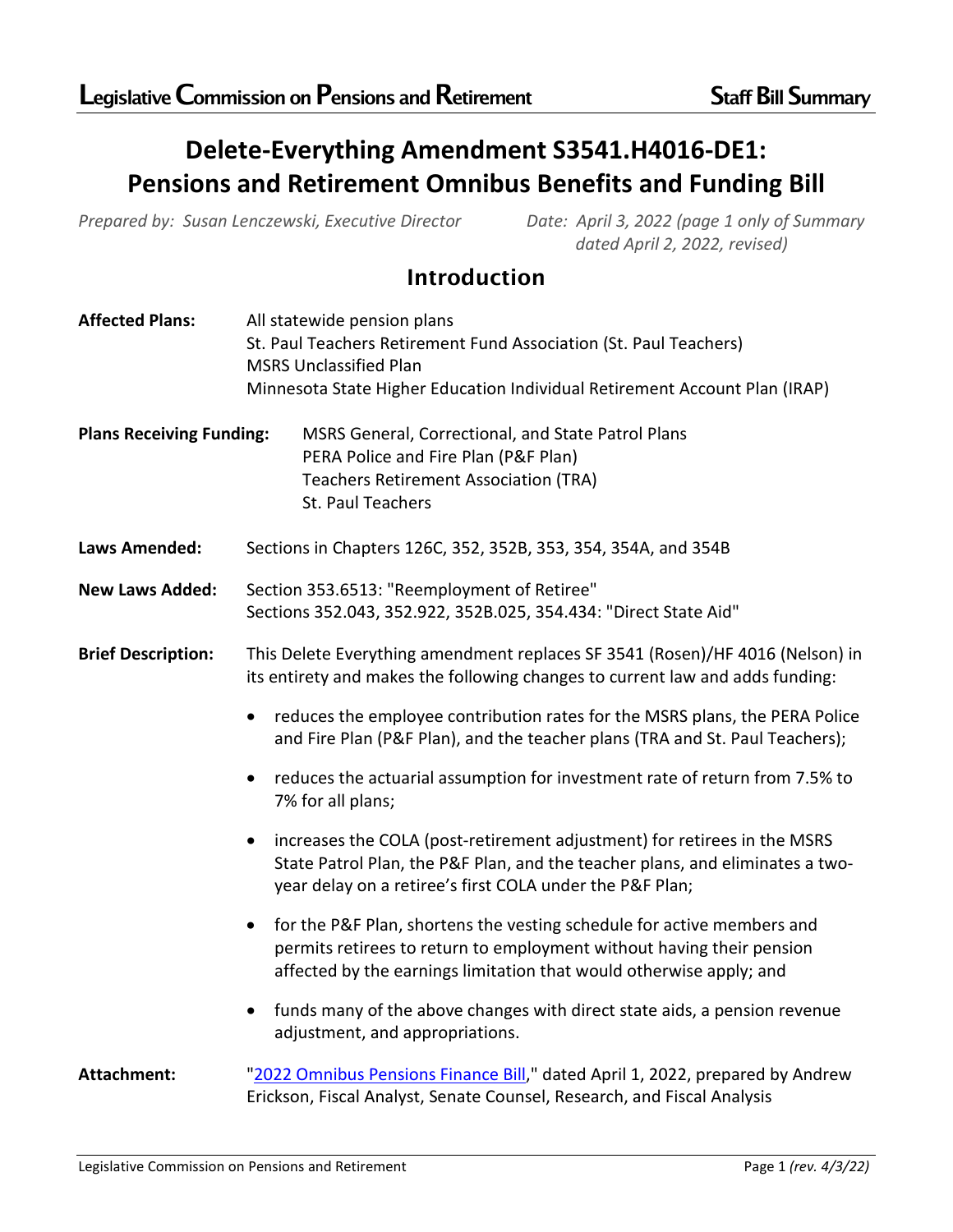## Summary

#### Article 1 – Employee Contribution Rate Decrease

Article 1 consists of 8 sections that amend applicable law to reduce employee contribution rates for each of the plans, as set forth in the following table, beginning July 1, 2022:

| Bill<br><b>Section</b> | <b>Plan</b>                   | % of Pay<br>(under current law) | % of Pay<br>(under the bill) |
|------------------------|-------------------------------|---------------------------------|------------------------------|
|                        | <b>MSRS General Plan</b>      | 6                               | 5.75                         |
| $\mathcal{P}$          | <b>MSRS Correctional Plan</b> | 9.6                             | 7.5                          |
| 3                      | <b>MSRS State Patrol Plan</b> | 15.4                            | 10.5                         |
| 5.                     | PERA Police and Fire Plan     | 11.8                            | 9.4                          |
| 6                      | TRA                           | $7.5*$                          | 7.25                         |
|                        | St. Paul Teachers             | $7.5*$                          | 7.25                         |

#### **Employee Contribution Rates**

*\* Current law would increase the employee contribution rate for TRA and St. Paul Teachers to 7.75% of pay on July 1, 2023. Under the bill, this increase will not occur.* 

Impact on the MSRS Unclassified Plan. The employee contribution rate for the MSRS Unclassified Plan will also change because, under Section 352D, subdivision 2, the rate is tied to the rate for the MSRS General Plan, so when that rate changes, the rate for the Unclassified Plan changes too.

Cost-sharing ratio change for the P&F Plan. Section 4 amends a policy statement regarding the P&F Plan that has been in the law since 1959. Section 353.63 describes the reason for providing more generous benefits to police and fire employees and requires that the cost of the plan be shared 40-60, where 40% of the cost is covered by employee contributions and 60% by employer contributions. When employee contributions are reduced under the bill, the ratio of employee contributions to employer contributions will become 35 to 65 (9.6% of pay to 17.7% of pay), with 35% covered by employee contributions and 65% by employer contributions. Accordingly, the 40-60 required ratio is amended to require "no greater than 40% employee contributions" and "no less than 60% employer contributions."

Conforming change to the Minnesota State IRAP. Section 8 of Article 1 changes the employee contribution rate that is being phased in for Minnesota State's IRAP so that, instead of increasing to 7.75% of pay on July 1, 2023, it will increase to 7.25%.

No change to PERA General and Correctional Plans. The employee contribution rate for the PERA General Plan, at 6.5% of pay, and for the PERA Correctional Plan, at 5.83% of pay, are not changed in the bill.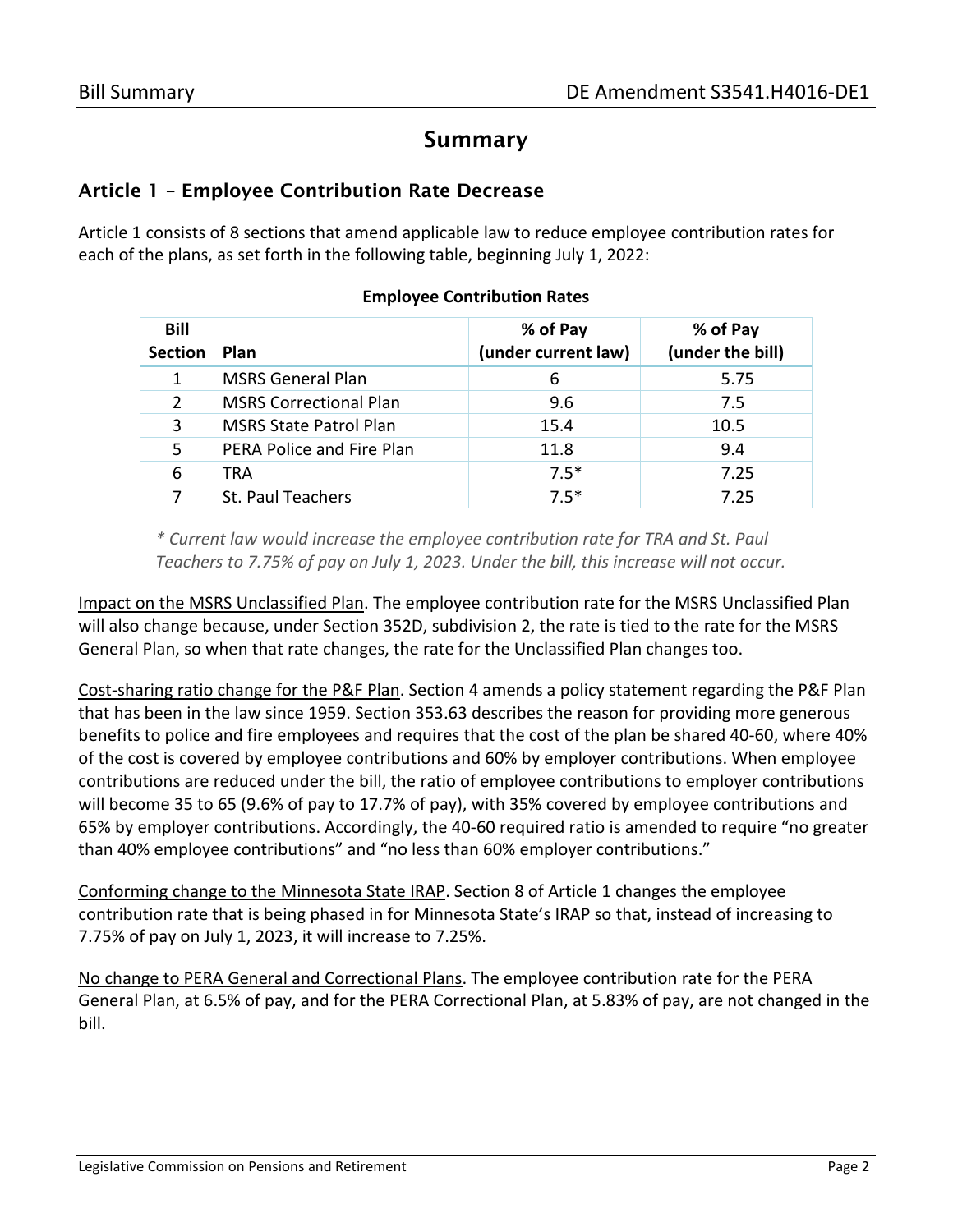## Article 2 – Postretirement Adjustments (COLAs)

Article 2 increases the COLA from 1% to 1.5% for St. Paul Teachers, the P&F Plan, TRA, and the MSRS State Patrol Plan, beginning January 1, 2023.

Two-year deferral of first COLA eliminated in the P&F Plan. Section 2 of Article 2 also amends current law applicable to the P&F Plan to reduce the 36-month period before a retiree's first COLA to a 12 month period, making the P&F Plan consistent with the other public pension plans with regard to a retiree's first COLA.

No change to the COLA for other MSRS and PERA plans. Article 2 makes no change to the COLA for the MSRS plans, other than the State Patrol Plan. The COLA for retirees under the MSRS plans is currently 1%. Article 2 makes no change for the PERA General Plan and Local Correctional Plan, which are tied to CPI. The COLA for retirees under the PERA General Plan is 50% of the CPI, capped at 1.5%, and the COLA for the PERA Correctional Plan is 100% of the CPI, capped at 2.5%. (The CPI is as announced by the Social Security Administration in the last quarter of each year.)

## Article 3 – Other PERA Police and Fire Plan Provisions

Article 3 amends current law applicable to the P&F Plan as follows:

• Vesting. Section 1 amends the vesting provisions applicable to P&F Plan members. Under the bill, a member will become 100% vested after ten years of service. Under current law, a member does not become 100% vested until after 20 years of service. Under current law, a member vests incrementally beginning at 50% vested after ten years of service and increasing by 5% each year thereafter, until the member reaches 100% vested after 20 years of service.

| <b>Years of service</b><br>completed | <b>Vesting %</b><br>under current law | <b>Vesting %</b><br>under the bill |
|--------------------------------------|---------------------------------------|------------------------------------|
| $0 - 9$                              | O                                     | O                                  |
| 10                                   | 50                                    | 100                                |
| 11                                   | 55                                    |                                    |
| 12                                   | 60                                    |                                    |
| 13                                   | 65                                    |                                    |
| 14                                   | 70                                    |                                    |
| 15                                   | 75                                    |                                    |
| 16                                   | 80                                    |                                    |
| 17                                   | 85                                    |                                    |
| 18                                   | 90                                    |                                    |
| 19                                   | 95                                    |                                    |
| 20                                   | 100                                   |                                    |

#### **P&F Plan Vesting**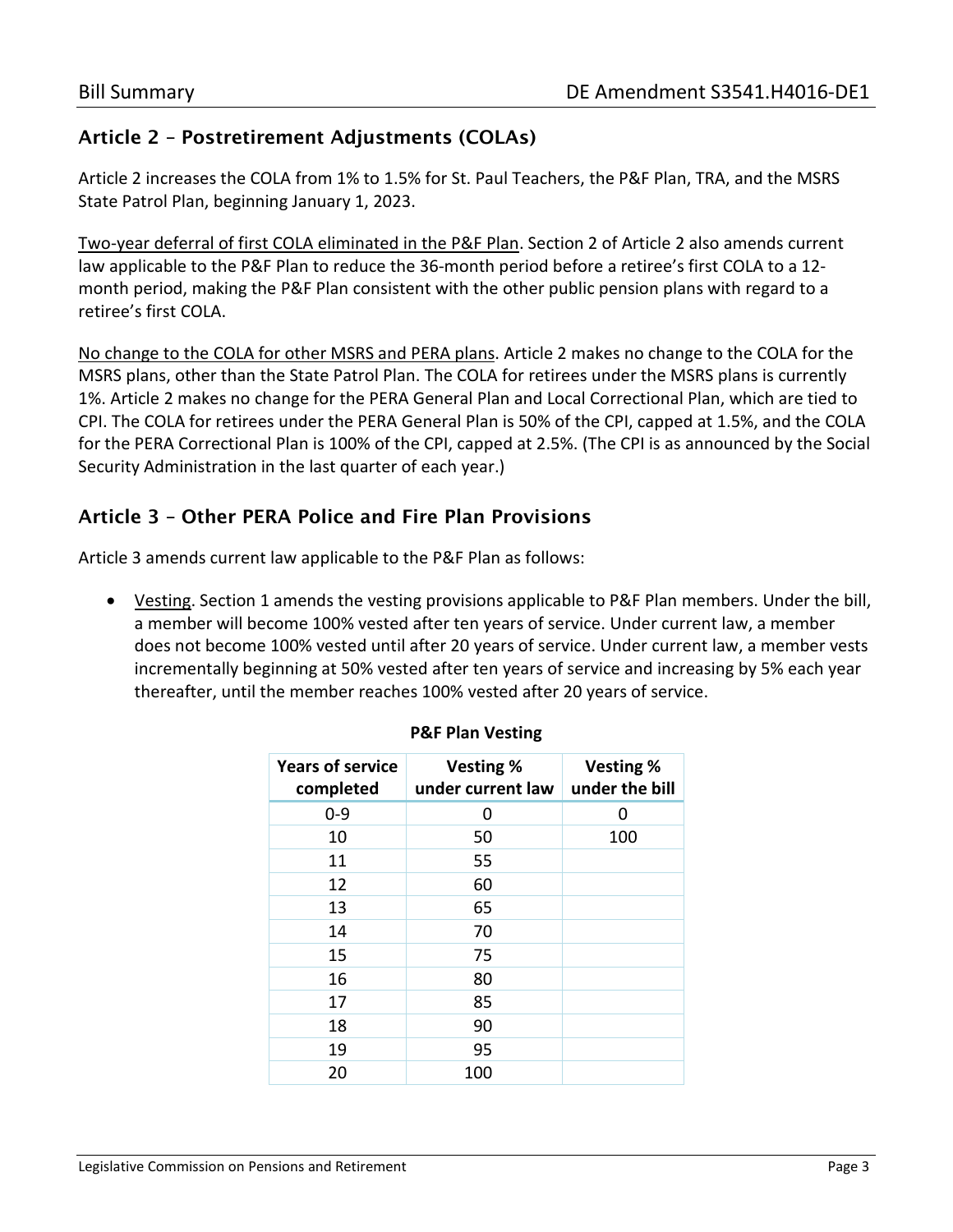• Reemployment of retirees. Section 2 adds a new statute to Chapter 353 that will be in effect until December 31, 2032. Under new section 353.6513, retirees receiving a pension from the P&F Plan will be able to return to employment without any reduction or suspension of their pension payments. The provision applies only to retirees who return to employment after the new law's effective date and only if they return with the approval of the police or fire chief.

## Article 4 – Investment Rate of Return Actuarial Assumption

Article 4 reduces the actuarial assumption for investment rate of return from 7.5% to 7% for all the pension plans, effective June 30, 2022. For an explanation of this assumption and its significance, see the presentation by Van Iwaarden Associates, the Commission's actuary, to the Commission at its meeting on January 26, 2022: **Investment Return Assumption Considerations.** 

## Article 5 – Direct Aids to Pension Plans

Article 5 adds new state aids or increases the amount of current state aids, paid annually by the state directly to certain pension plans. These new or increased state aids begin October 1, 2022, and continue until the earlier of the first day of the year after the year in which the plan's funded status reaches 100% (using the actuarial value of assets, not market value) or July 1, 2048.

Article 5 consists of seven sections that add new law or amend applicable law requiring annual direct state aid payments by the state to each of the following pension plans, in the corresponding amounts:

| <b>Bill Section</b> | Plan                          | <b>Aid Amount</b> |
|---------------------|-------------------------------|-------------------|
|                     |                               |                   |
| 1                   | <b>MSRS General Plan</b>      | \$8 million       |
| 2                   | <b>MSRS Correctional Plan</b> | \$6 million       |
| 3                   | <b>MSRS State Patrol Plan</b> | \$16 million      |
| 4                   | PERA Police and Fire Plan     | \$100 million*    |
| 5.                  | TRA                           | \$7 million       |
| 6                   | St. Paul Teachers             | \$12 million**    |

#### **Direct State Aids**

*\* Section 353.65 is amended to increase the state aid paid to the P&F Plan under this section by \$91 million, from \$9 million to \$100 million.* 

*\*\*Section 354A.12 is amended to add a new state aid amount to the current state aids paid to the St. Paul Teachers Retirement Fund Association under this section. The new state aid is \$12 million, which, when added to the \$14,827,000 currently required by section 354A.12, results in a total of \$26,827,000 in annual state aid.*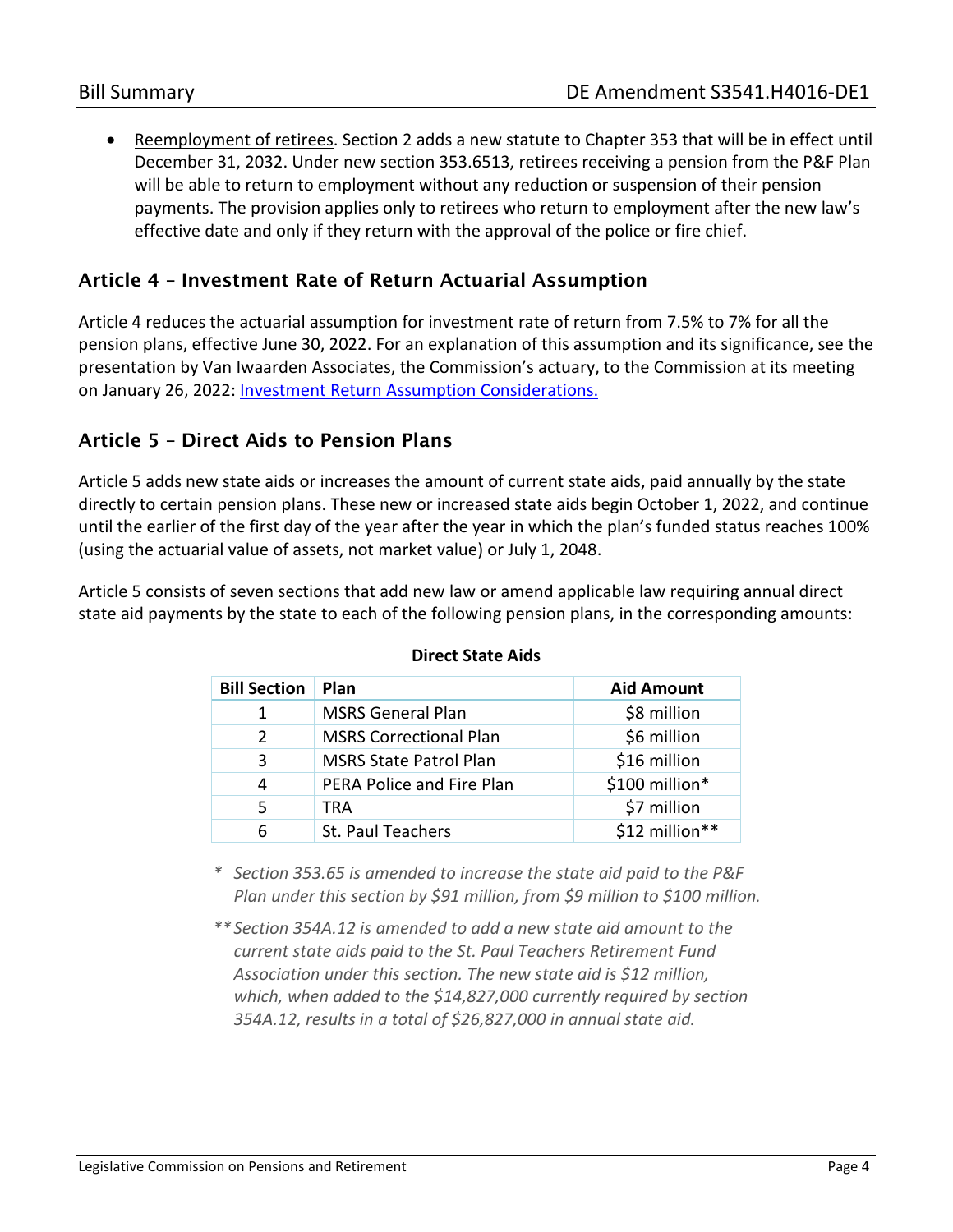## Article 6 – Teacher Plan Employer Contribution Increases and Funding

Article 6 consists of 4 sections, as follows:

- Increase in the pension adjustment revenue. Section 1 amends Section 126C.10, subdivision 37, to increase the "pension adjustment revenue" to all school districts by the same percentage of pay as the employer contribution increases in sections 2 and 3 for TRA and St. Paul Teachers Retirement Fund Association, respectively. Pension adjustment revenue is calculated as a percentage of salaries paid to employees of the school districts. The increases in the pension adjustment revenue are intended to provide state funding to school districts to fund the increases in the employer contribution rates required under the bill. This is the same approach used to fund increases in employer contributions for TRA and St. Paul Teachers under the 2018 pension bill.
- Increases in the employer contribution rates. Sections 2 and 3 amend current law to increase the employer contribution rates for TRA and St. Paul Teachers, respectively, as shown in the following tables. School districts and other employers with employees in TRA make employer contributions each payroll period that are calculated as a percentage of pay.

| <b>TRA</b>             | <b>Coordinated Members</b>           | <b>Basic Members</b>                  |
|------------------------|--------------------------------------|---------------------------------------|
| Current rate           | 8.34                                 | 12.34                                 |
|                        | 8.8                                  | 12.8                                  |
| Effective July 1, 2022 | (increased from 8.55 in current law) | (increased from 12.55 in current law) |
|                        | 9.25                                 | 13.25                                 |
| Effective July 1, 2023 | (increased from 8.75 in current law) | (increased from 12.75 in current law) |

#### **Employer Contribution Rates (% of pay)**

| <b>St. Paul Teachers</b> | <b>Coordinated Members</b>          | <b>Basic Members</b>                 |
|--------------------------|-------------------------------------|--------------------------------------|
| Current rate             | 8.59                                | 12.09                                |
|                          | 9.05                                | 12.76                                |
| Effective July 1, 2022   | (increased from 8.8 in current law) | (increased from 12.3 in current law) |
|                          | 9.5                                 | 13.21                                |
| Effective July 1, 2023   | (increased from 9 in current law)   | (increased from 12.5 in current law) |

• Appropriation. Section 4 appropriates \$12,774,000 to the Department of Education from the general fund, which appears to fund the increase in the pension adjustment revenue under Section 1 of this article. Senate fiscal staff may be able to provide an explanation of the relationship between this appropriation and pension adjustment revenue.